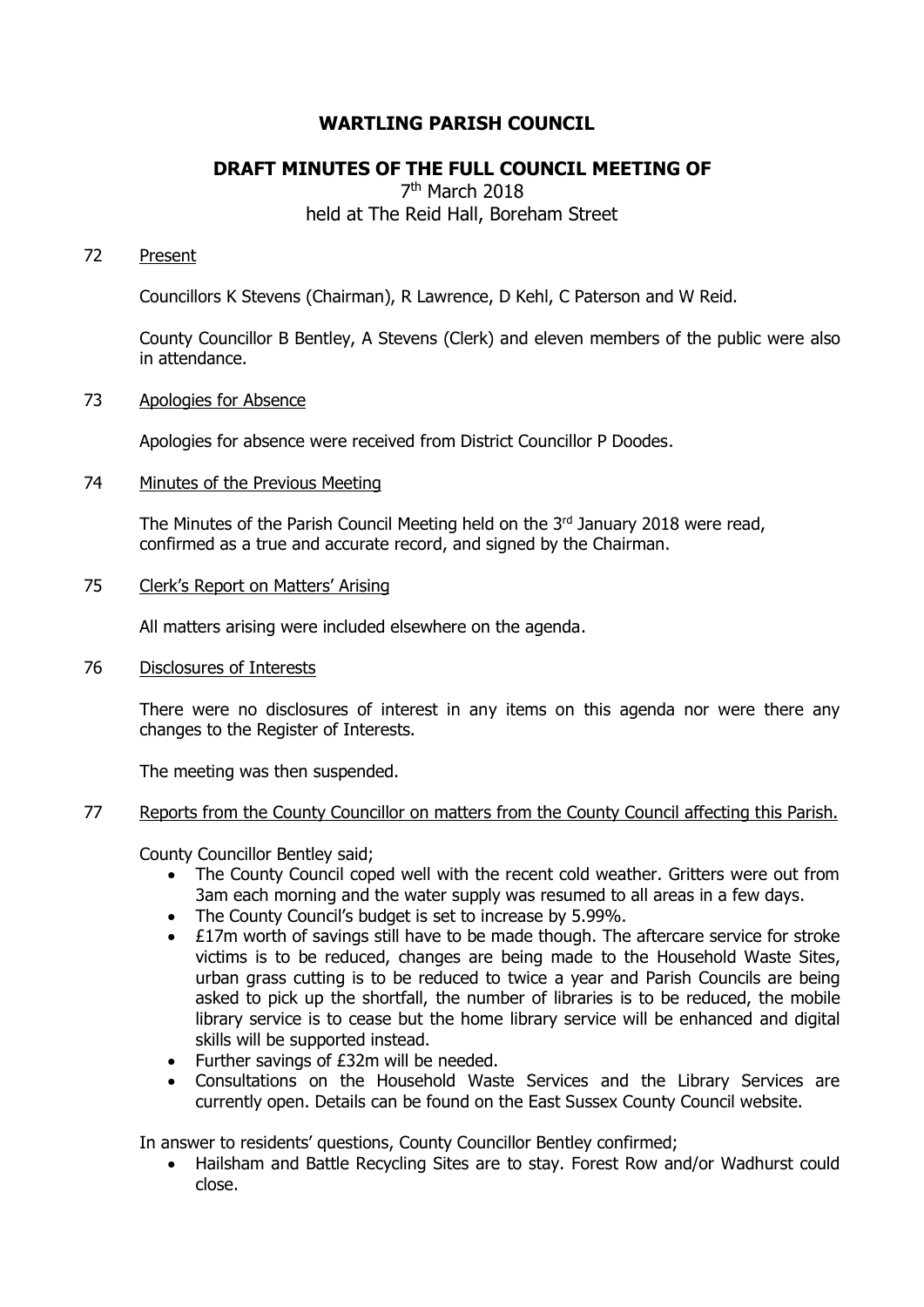- Charges will be made for non-domestic waste even though it could lead to an increase in fly-tipping.
- The contract for pothole repairs states that if potholes re-open within 90 days of being repaired, the contractor has to meet the cost of the subsequent repair and not the tax payer.
- The County Council is set to invest in e-services and outreach services because it recognises that the country has one of the lowest literacy rates in Europe.

Councillors agreed to let the Clerk have their comments on the Recycling Sites by email. The Clerk will then draft an official response.

## 78 Report from the District Councillor on matters from the County Council affecting this Parish.

There was no report from the District Councillor on this occasion.

79 Questions from Members of the Public

There were no further questions from the public on this occasion.

The meeting was then re-opened.

### 80 Reports

a) Planning – Wealden District Council has approved the following planning application;

WD/2017/1250/F - Foxes Barn (Avery's Barn), Wood Lane, Wartling BN27 1GA – Replacement of existing barn previously approved for conversion under WD/2015/2486/F with new dwelling and double garage

The following planning application has been withdrawn;

WD/2017/2388/F - Tyler Barn, Wartling Road, Wartling, BN27 1RX - Demolition of existing barn and erection of a single three-bedroom dwelling with detached car port.

b) Environment North

There was nothing new to report on this occasion.

c) Footpaths

There was nothing new to report on this occasion.

d) Environment South

The Great Wealden Spring Clean took place on the weekend of 3rd to 5<sup>th</sup> March. It was noted that volunteers picked up a lot of litter.

e) Highways

Potholes in Wartling Road have been reported to the County Council.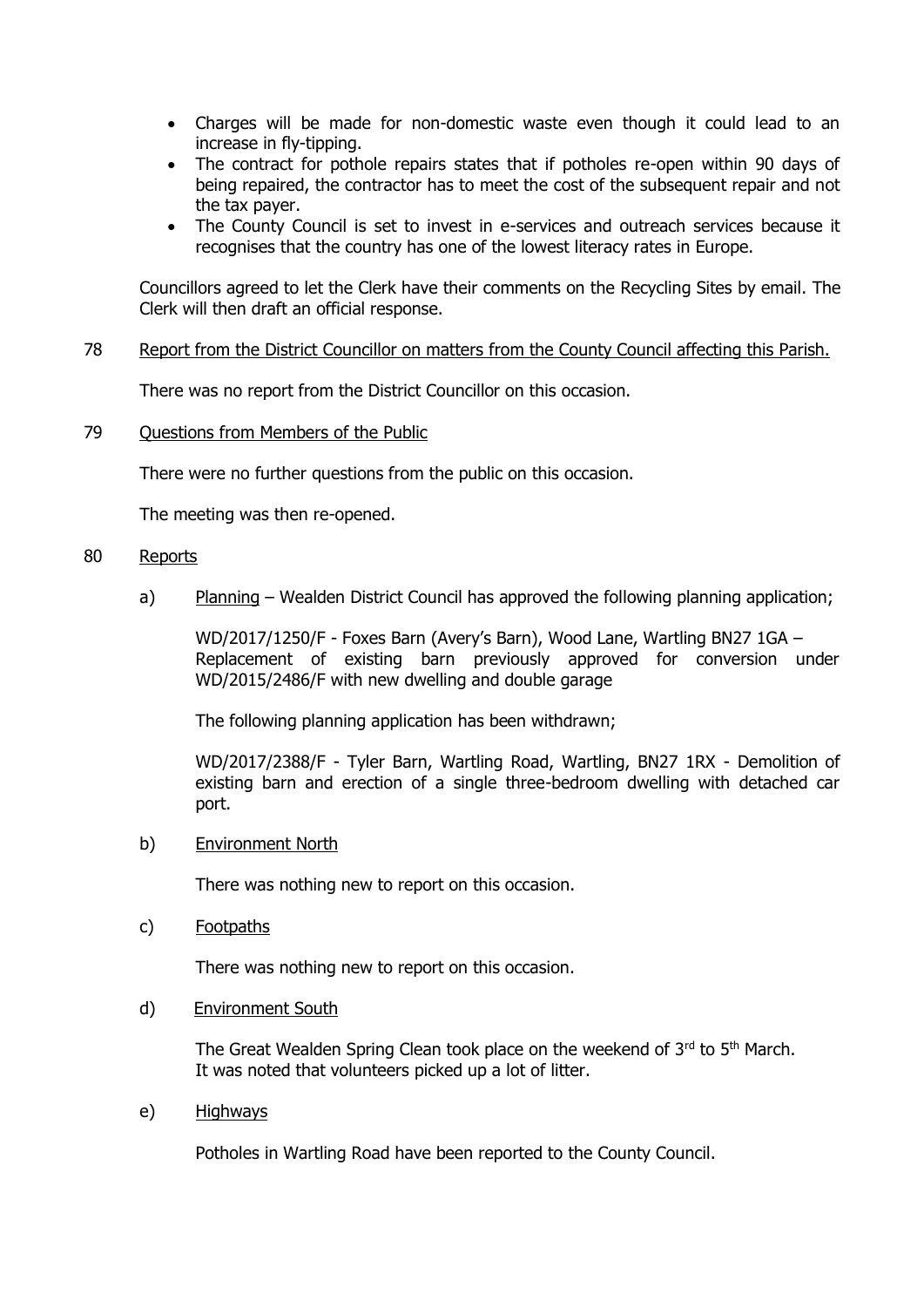### f) Police

Two cars have been written off following accidents on the Wartling Road and the County Council has cut the verges further back as a result.

A house in Boreham Street was broken into but the offender is understood to have been caught.

#### g) Communication

The Parish Council continues to send out Community emails.

The recent free computer session (DigiSafe in Cyber Space) organised by Barclays Bank and Wealden on the  $27<sup>th</sup>$  February was postponed because of the bad weather. Leaflets on how to stay safe on-line are available from Councillor Lawrence.

The latest scam was also noted. Fraudsters pretend to be from your supplier and write to or email you with details of their new bank account so always check before amending third parties bank account details.

### h) Speedwatch

The Speedwatch sessions which had been planned for early March were cancelled because of the bad weather. More Speedwatch sessions have been planned for April.

It was noted that Herstmonceux Parish Council has now also set up a Speedwatch Team.

i) Trees

There was nothing to report on this occasion.

#### 81 Reports from Outside Meetings and Courses

There was nothing new to report on this occasion.

#### 82 Grant request

Councillors resolved to award Wartling Brownies  $£100$ . The money will be paid out when the Parish Council receives the precept for 2018-2019.

#### 83 General Data Protection Regulations

The current Data Protection Act is out of date and does not take into account Social Media.

 The new regulations take effect from 25th May 2018 and return ownership of data back to the individual. After May individuals will have to give their consent when anyone wants to use their data, and for what they want to do with it.

 Professional organisations (including Town and Parish Councils) will have an obligation to look after information.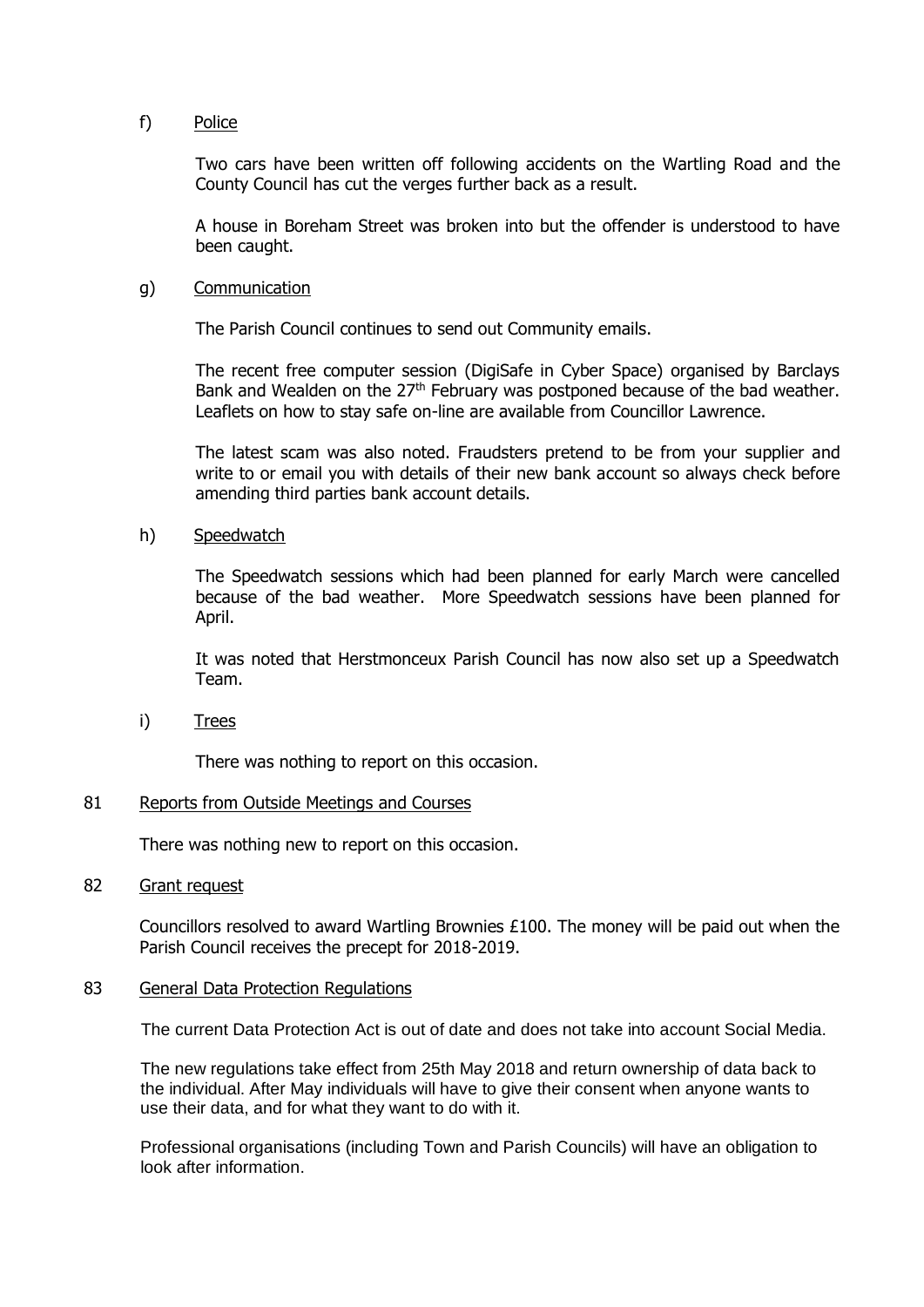Organisations such as Town and Parish Councils will need to appoint an independent Data Protection Officer. Solicitors at NALC and the SLCC agree this cannot be the Clerk. The role of the Data Protection Officer (DPO) will be to act like a policeman and protect the individual.

 One solution is to appoint a Cyber Protection Solutions Company to be the DPO. They have discovery templates they can share which will find out where the data is and they can work out what to do with it. We can take our lead from them.

Any information held by the Parish Council will need to be encrypted because;

- If the Parish Council gets hacked the information will be unreadable it won't have to report it.
- If information is lost on a memory stick for example, no-one will be able to access the information on it.
- If the Parish Council loses someone's data and it is not encrypted they are entitled to compensation.

 Consent to hold data will need to change. Individuals will no longer be able to tick a box providing general consent, they must specifically consent to the purpose the data is being used for and that consent must be recorded.

 Parish Councillors may need to have separate Parish Council email addresses and their own personal devices will have to be encrypted if they hold Parish Council information.

Councils will also need to approve more policies (ie; Retention Policy, Privacy Policy).

 Wartling Parish Council has started to take the new regulations on board, the Clerk has attended training, the office computer is now encrypted and the contents are now stored on an encrypted memory stick.

 Wartling Parish Council resolved to appoint Satswana, a Cyber Protection Solutions Company recommended by SSALC, as its independent Data Protection Officer.

#### 84 Verge Cutting in the Parish

Wartling Parish Council had been asked to consider taking over the urban cuts in the Parish from ESCC or pay for the additional cuts which are no longer being carried out by them.

The Parish Council queried the request and ESCC subsequently confirmed there are no urban cuts in the Parish and has now withdrawn its offer.

#### 85 Ouestions from Parish Councillors

Councillor Stevens confirmed the Parish Council has reported the state of the footpath in Boreham Street to Highways.

## 71 Planning Applications

The following planning application was considered;

WD/2017/2730/F - Dormers Farm, The Strait, Windmill Hill, Wartling, BN27 4RY - Proposed demolition of barn and erection of three detached dwellings with garaging. Conversion of building used for B8 storage into two holiday lets –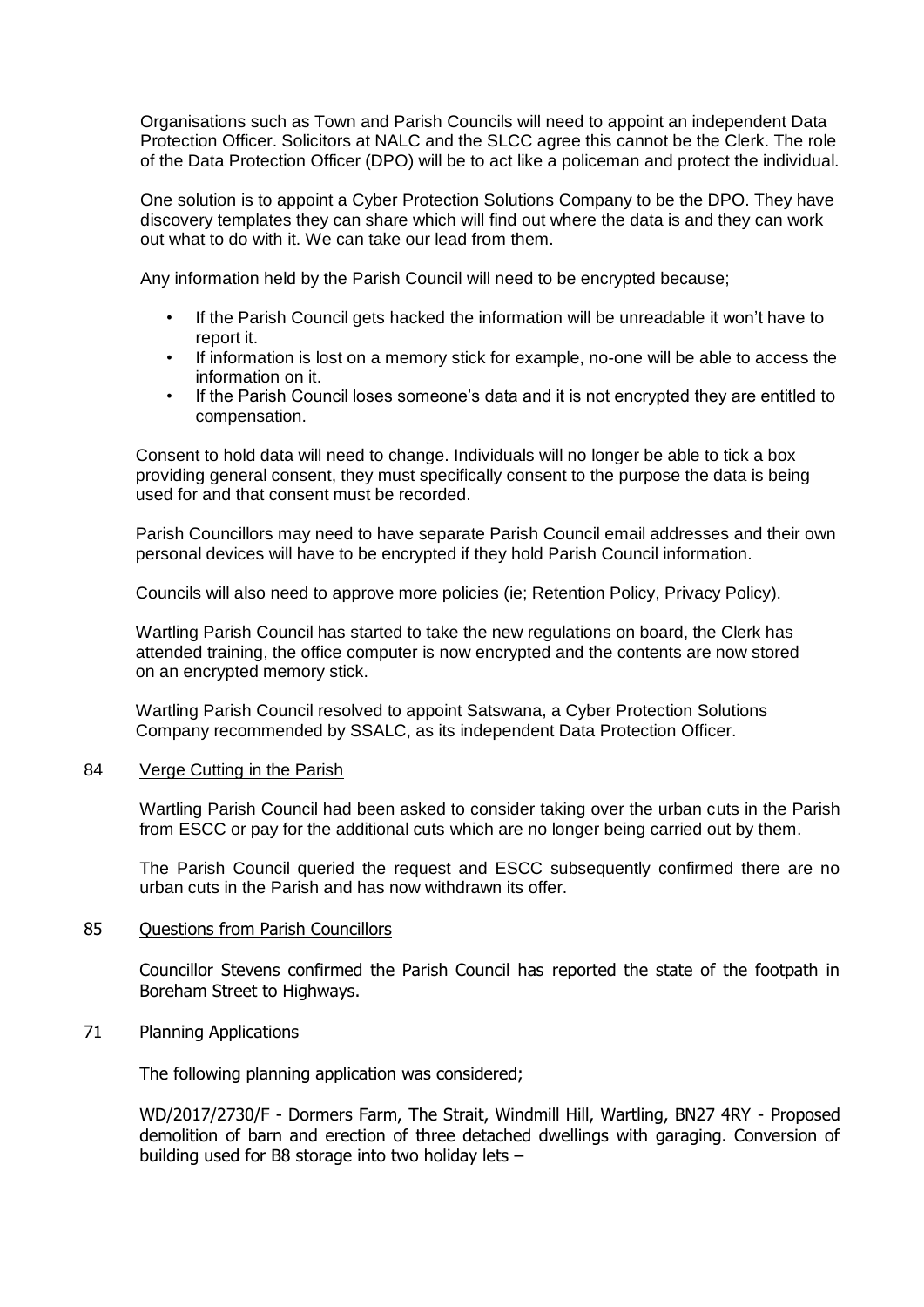Wartling Parish Council unanimously rejects this application for the following reasons;

• Access

It is understood that the owner of Dormers Farm only has a 'rights of way' access over the driveway belonging to the owners of Broadview.

• Highways

The entrance to Dormers Farm comes out on to a junction with Joes Lane and the A271. This junction is extremely dangerous with speeding traffic exiting the A271 down Joes Lane. Joes Lane is a single track road and a previous planning application for 2 holiday lets (WD/2012/2042/F) was rejected because of the access.

Councillors would also like to have seen the report from Highways before commenting on this application.

**Overdevelopment** 

This development must be considered to be an over development because it is placing five residences on a site where there are already two.

• Vehicular Movement

Councillors feel the suggested traffic movement for this site is completely misleading. Each property would have at least two cars.

There is no mains gas and large delivery vehicles would access all the properties at different times to deliver gas bottles or fill up gas tanks. The driveway in its current state and size will make this extremely difficult and would add to issues around the number of vehicular movements to the site. Other trade vehicles, supermarket deliveries and the postman would also add to this.

• Household Waste Management

There is currently waste bin provision for the two holiday lets on the site. The new development will need fourteen bins which would be stored outside Dormers Farm and block drivers' vision.

The Parish Council understands foul sewage already leaks from the site on to land belonging to Broadview and it is concerned to see that the applicant has ticked 'unknown' when asked how foul sewage is to be disposed of.

• Ashdown Forest

This application will increase the nitrogen levels on the Ashdown Forest.

• Other

Councillors also asked how this application can be considered for approval when